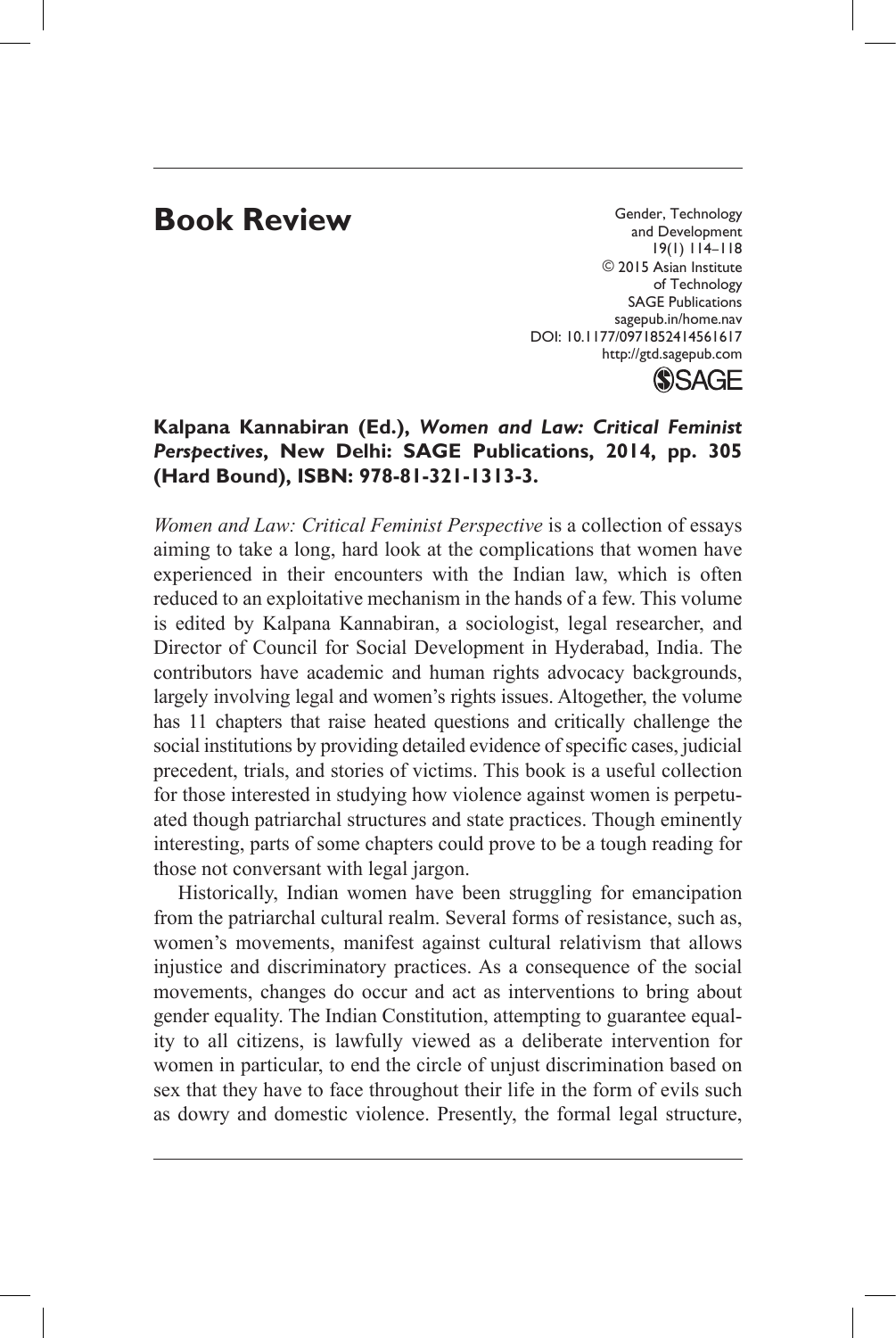nevertheless, is limited by several lacunas that prevent women from exercising their equal status.

The first chapter, "Bringing Rights Home: Review of the Campaign for a Law on Domestic Violence," investigates the gaps in the Protection of Women from Domestic Violence Act. A crusade of sorts by women activists had resulted in the revision of the criminal law, which allowed the state to mediate in case of domestic abuse or difficulties in the criminal law in dealing with violence at "home." But questions about residence, shared space, ownership, and relationship within that space remain unanswered. The author, Indira Jaising, argues that the law itself not only fails to protect women, who are being subjected to domestic violence, but the institution of protection officers is also incapable of helping women in pursuing the legal recourse.

The second chapter, "Conjugality, Property, Morality and Maintenance," dwells on the status and economic dependence of women after divorce within the pluralistic tradition and customary practices of India. Flavin Agnes closely examines the rights to maintenance of both the Hindu and Muslim communities by juxtaposing four basic concepts: "tittle," "fault," "need," and "contribution." In separating property based on "title," the Indian law, which is adapted from the old English system, limits women's economic security. She underlines the need for change in the existing laws to provide additional protection and economic assurance in terms of share in the property to the divorced or separated women, who she says are the victims of a flawed justice system and social norms.

In the third chapter, "Women, Forest Spaces and Law," Sagari R. Ramdas describes the experiences of women striving for ownership of their land in Adivasi and other forest communities, against the backdrop of patriarchal institutions that deprive them of equal rights. It also studies the impact of the so-called neoliberal markets and global climate change policies on the lives of these women. These women's multiple relationships with the forest are constantly contested by the Indian government policy, thereby destroying their autonomous agency and reducing them to commodities in governing their landscape.

The fourth chapter presents a study on "Women's Rights and Entitlements to Land in South Asia: Changing Forms of Engagement." In a shocking comment on the poor land entitlement for women in South Asian countries, Meera Velayudhan reveals that no more than 2 percent of women in India are legally entitled to their lands as the ownership rights are shaped by patrilineal and customary laws. Women are hit the hardest by the dynamics of legislation or constitutional changes in land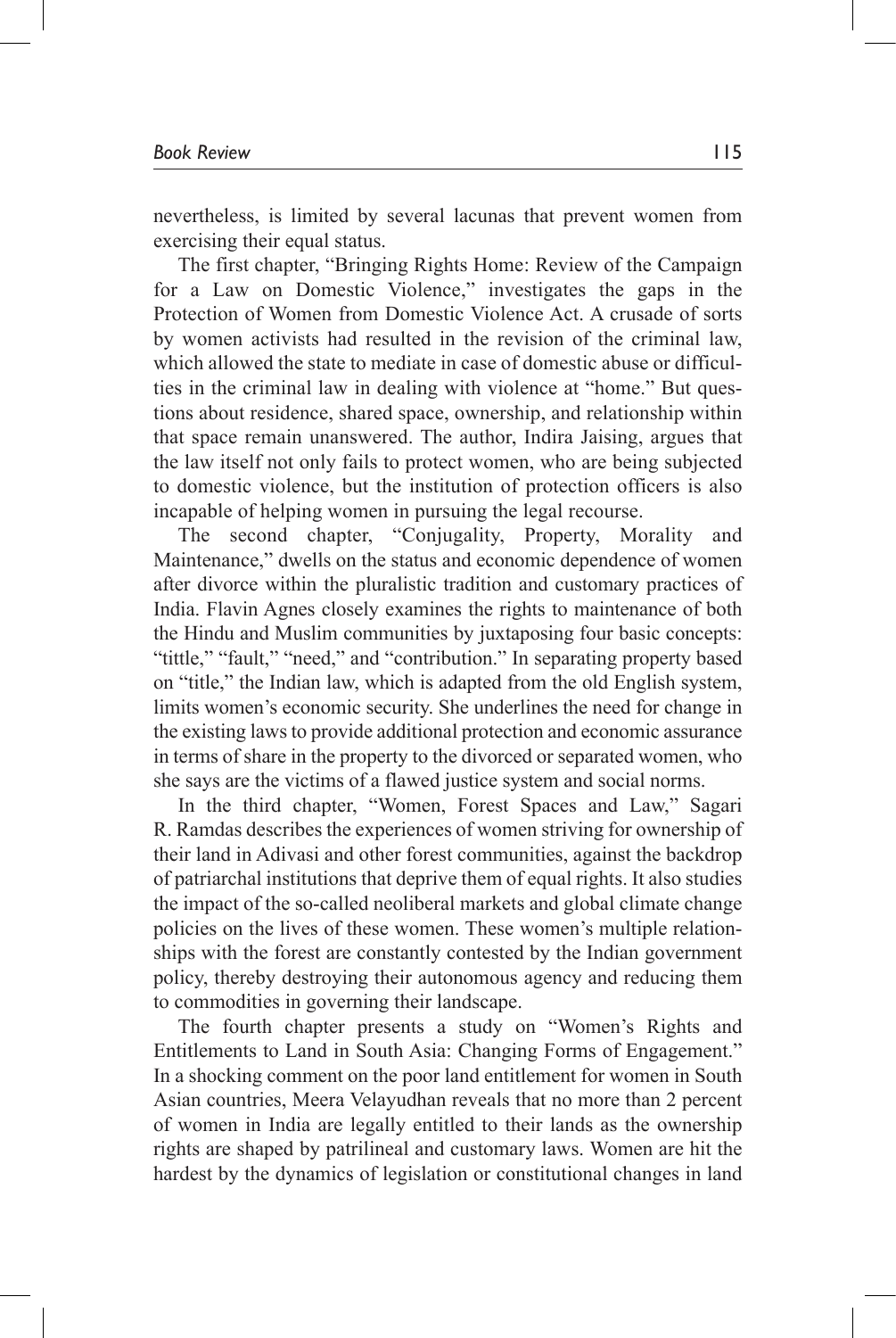rights, and often have to struggle with food insecurity and erosion of livelihood avenues. Meera laments that women's movement on land ownership is yet to gain recognition from law and policy advocates as well as women themselves.

In Chapter 5, titled "Outside the Realm of Productive Legislation: The Saga of Unpaid Work in India," Padmini Swaminathan questions the unpaid work done by women for want of a protective labor legislation, by tracing seminal documents related to the development of women's status and employment. While the number of women in both unpaid work and unpaid family work is likely to continue to grow, their labor is not considered a significant contributor to the economic system, and hence less deserving of effective legal coverage. Swaminathan calls for a strong protective labor legislation at the earliest to break the vicious circle of poverty for the world's poor women.

In the chapter titled "Gender Equality at Workplace: A Frozen Agenda," D. Nagasila, a labor law practitioner, studies how far the Indian law has succeeded in achieving equal rights in employment for men and women as a member country of the International Labour Organization (ILO). After analyzing several bills, including Trade Union Act, Industrial Disputes Act, Maternity Benefit Act, and Equal Remuneration Act, along with various judicial interventions, she surmises that the trade union, predominantly occupied by men, has negatively affected gender-mainstreaming practices needed to end discrimination against women in employment. She further points out that women's issues are not seen as a collective act, but individual actions due to the inadequate participation of women in collective bargaining.

The chapter titled "Judicial Meanderings in Patriarchal Thickets: Litigating Sex Discrimination in India" attempts to unravel the nature of law on sex discrimination in the past six decades by critically reviewing reported cases. Kalpana Kannabiran investigates the process of reasoning regarding women's status, position, vulnerability, and rights through multiple threads, including legal reasoning on non-discrimination, constitutional reasoning under statement of discrimination as classification or differentiation, and the creation of special provisions for women and children. The author rues that both the application and interpretation of law are problematic as judicial understanding too is embedded in patriarchal arrangements.

Shruti Pandey examines the interplay of women, state-provided health care, and influential profit-driven health care sector of India in the chapter titled "Women's Health and Law in India: Trends of Hope and Despair." By using a feminist lens, she demonstrates that laws and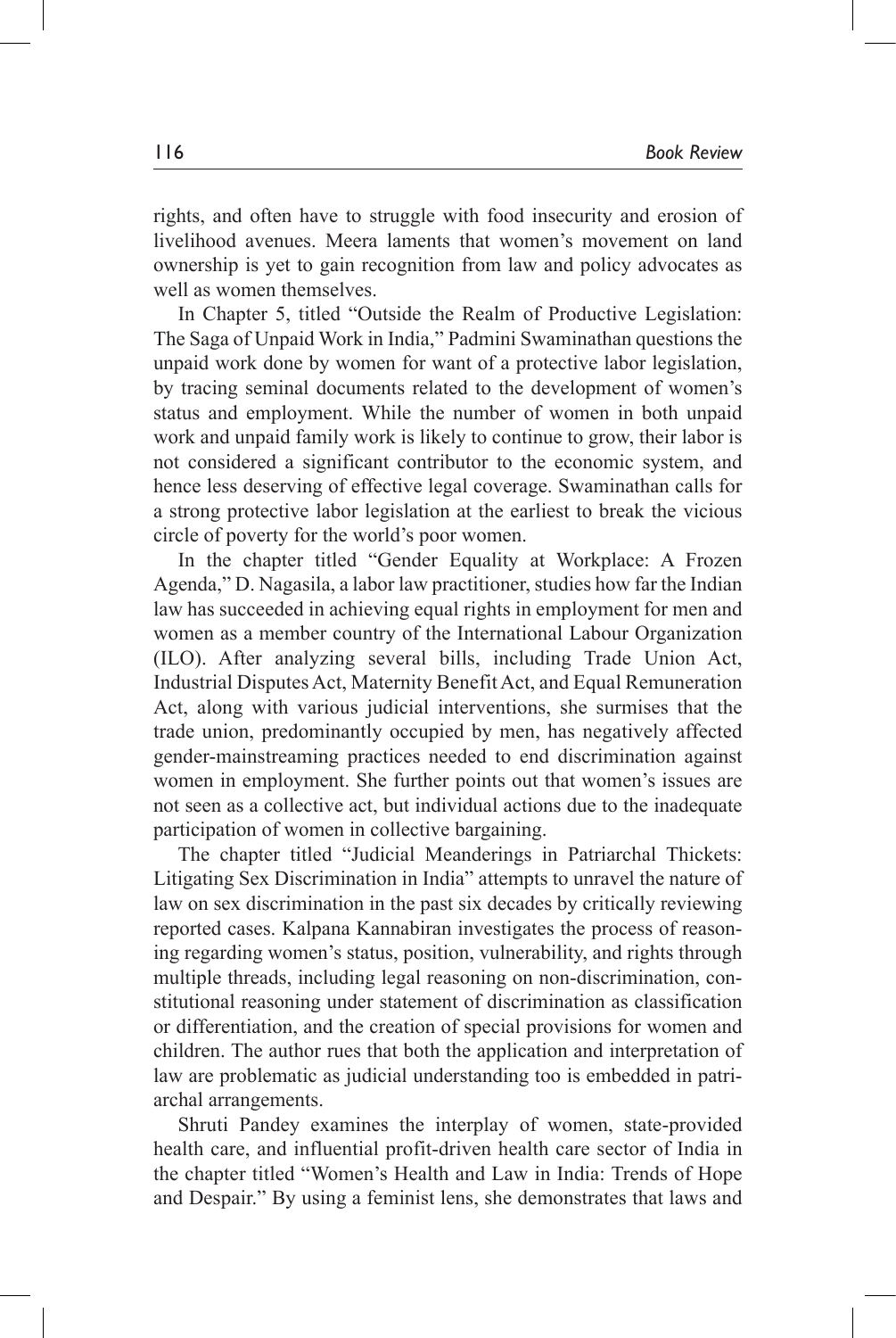policies related to reproductive health are structured by patriarchal norms that believe in controlling the sexual and reproductive attributes of women's bodies. The persistence of women advocacy groups has made only a minor difference in the health services. But despite the fact that the right to health is one of the universal human rights, the Indian health care framework has been edging out different groups of women from the health policy framework.

In Chapter 9, Anita Ghai and Ramachana Johri dwell on the controversial issue of abortion from the perspective of women's rights and reproductive rights. The Prenatal Diagnostic Testing Act is critically examined to question whether abortion is the only choice when pre-natal testing discloses a birth defect. The authors strongly argue that both sex selection and disability selection are decisions that stem from a wide range of subjectivities. Further, the choices are themselves dominantly shaped by social relations rooted in caste structures, gender bias, and heterosexism/homophobia.

The chapter "Religion, Feminist Politics and Muslim Women's Rights in India" by Zoya Hasan identifies the implications of intersection between politics and religion for Muslim women's rights in the secular state of India. The chapter is divided into two sections. The first discusses how the rights of women and minority groups are used by the politics of religion, which reacts negatively to the women's rights agenda. The second section focuses on the approaches that the minority groups use to maintain their identity in response to threats, and how the authority of the religious elite is being challenged by networks led by Muslim women. Hasan finds that although the minority communities have started voicing their dissent, there is still no major legal reform to remove gender discrimination on grounds of religion.

The last chapter elaborates on the crimes against women in the name of protecting and upholding justice by referring to specific cases of illtreatment of women by the police during the combing operations in search of Veerappan, the notorious sandalwood smuggler of Tamil Nadu, India. The chapter cites stories of women victims as reported by the Sadasiva Commission (NHRC) together with personal narratives and case studies collected from field visits. The evidences all testify to hideous violations conducted by officers of the state.

The book, however, fails to touch upon the representation of Indian women in the male-dominated legal institutions of India to better understand the role of patriarchal conventions in shaping the law. According to Vashist (2013), the gender ratio in the High Courts of India is rather low. The number of women lawyers makes up for less than 10 percent in the